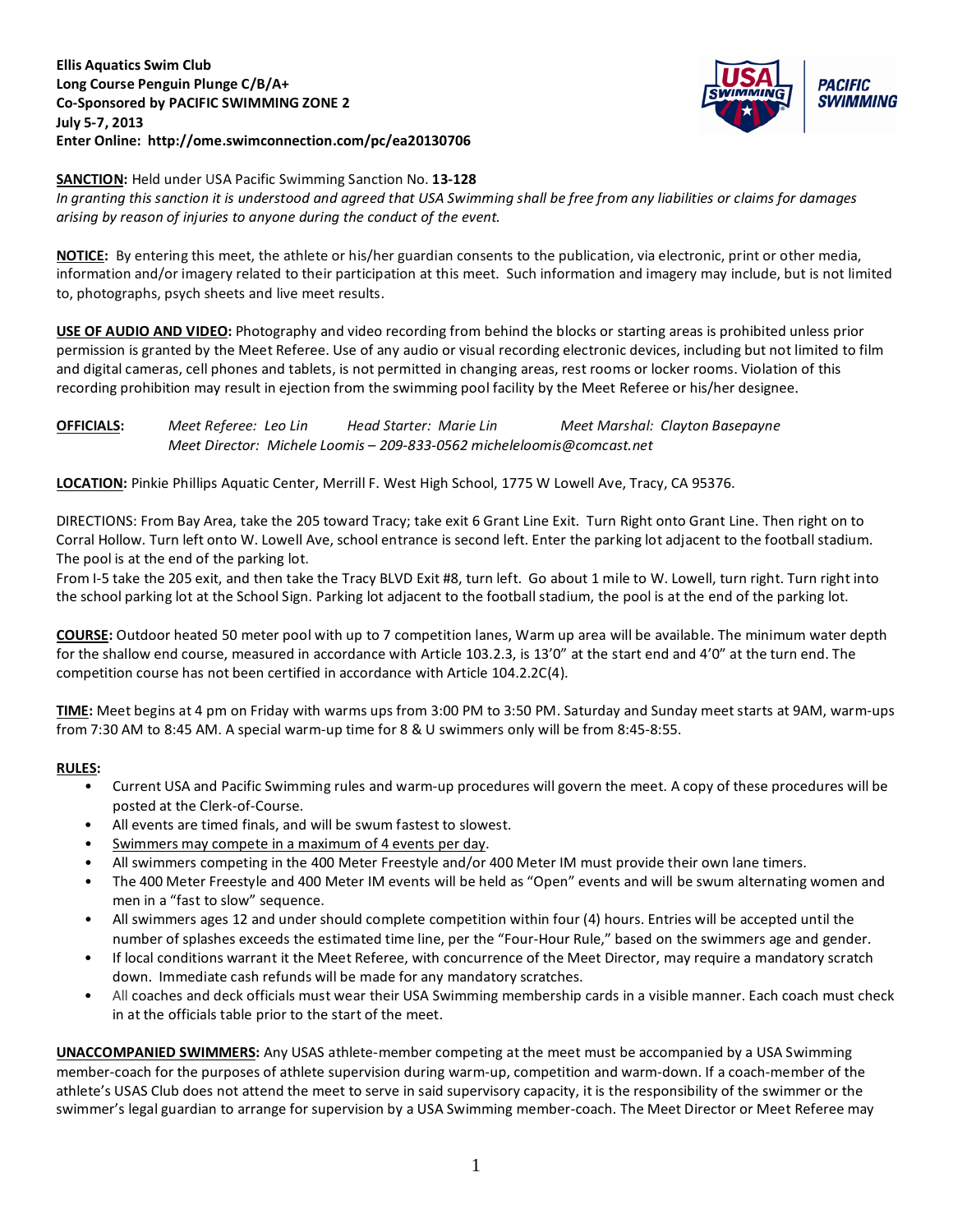assist the swimmer in making arrangements for such supervision; however, it is recommended that such arrangements be made in advance of the meet by the athlete's USAS Club Member-Coach.

**RACING STARTS:** The swimmer must be certified by a USA Swimming member coach as being proficient in performing a racing start or must start the race in the water. It is the responsibility of the swimmer or the swimmer's legal guardian to ensure compliance with this requirement.

# **RESTRICTIONS:**

- Smoking and the use of other tobacco products is prohibited on the pool deck or anywhere on school grounds during the meet and during warm-up periods.
- Sale and use of alcoholic beverages is prohibited in all areas of the meet venue.
- All shelters must be properly secured.
- No glass containers are allowed in the meet venue. No propane heater is permitted except for snack bar/meet operations.
- Except where venue facilities require otherwise, changing into or out of swimsuits other than in locker rooms or other designated areas is not appropriate and is strongly discouraged.

## **ELIGIBILITY:**

- Swimmers must be current members of USA-S and enter their name and registration number on the meet entry card as they are shown on their Registration Card. If this is not done, it may be difficult to match the swimmer with the registration and times database. The meet host will check all swimmer registrations against the SWIMS database and if not found to be registered, the Meet Director shall accept the registration at the meet (a \$10 surcharge will be added to the regular registration fee). Duplicate registrations will be refunded by mail
- Entries with "NO TIME" will be accepted.
- Entry times submitted for this meet will be checked against a computer database and may be changed in accordance with Pacific Swimming Entry Time Verification Procedures. Swimmers in the "A" Division must have met at least the listed "PC-A" time standard. Swimmers in the "B" Division must have met at least the listed "PC-B" time standard. All entry times slower than the listed "PC-B" time standard will be in the "C" Division.
- Disabled swimmers are welcome to attend this meet and should contact the Meet Director or Meet Referee regarding special accommodations on entry times and seeding per Pacific Swimming policy.
- Swimmers 19 years of age and over may compete in the meet, but will not receive awards.

**ENTRY FEES:** \$10.00 participation fee per swimmer, and \$2.75 per event. Entries will be rejected if payment is not included.

| Make check payable to: | ELLIS AQUATICS           |
|------------------------|--------------------------|
| Mail with entries to:  | Vicki O'Neill            |
|                        | <b>Swim Meet Entries</b> |
|                        | 2959 Perry LN            |
|                        | <b>Tracy, CA 95377</b>   |

**ENTRY PRIORITY:** Entries of swimmers from Zone 2 teams in good standing postmarked or entered online by 11:59 p.m. on Monday, June 17, 2013 will be given priority acceptance. All entries from Zone 2, all other Pacific LSC Zones and other LSCs, either postmarked, entered online, or hand delivered by the entry deadline will be considered in the order that they were received.

**MAILED OR HAND DELIVERED ENTRIES:** Entries must be on the attached consolidated entry form. Forms must be filled out completely and printed clearly with swimmers best Long Course time, if available, otherwise use "NT" for no time. Entries must be postmarked by midnight, Monday June 24th, 2013 or hand delivered to Vicki O'Neill by 7:30 p.m. Wednesday June 26th, 2013. There will be a box on the porch to drop off any entries. No late entries will be accepted. No refunds will be made, except mandatory scratch downs. Requests for confirmation of receipt of entries should include a self-addressed envelope.

**ONLINE ENTRIES:** Online entries will be closed Wednesday June 26, 2013 at 11:59 PM. To enter on-line go to

http://ome.swimconnection.com/pc/ea20130706 to receive an immediate entry confirmation this method requires payment by credit card. Swim Connection, LLC charges a processing fee for this service, equal to \$1 per swimmer plus 5% of the total Entry Fees. Please note that the processing fee is a separate fee from the Entry Fees. If you do not wish to pay the processing fee, enter the meet using a mail entry. Entering online is a convenience, is completely voluntary, and is in no way required or expected of a swimmer by Pacific Swimming. *(Online entries may close at an earlier date if the number of splashes exceeds the estimated time line, per the Four Hour Rule, based on swimmers' age and gender.)*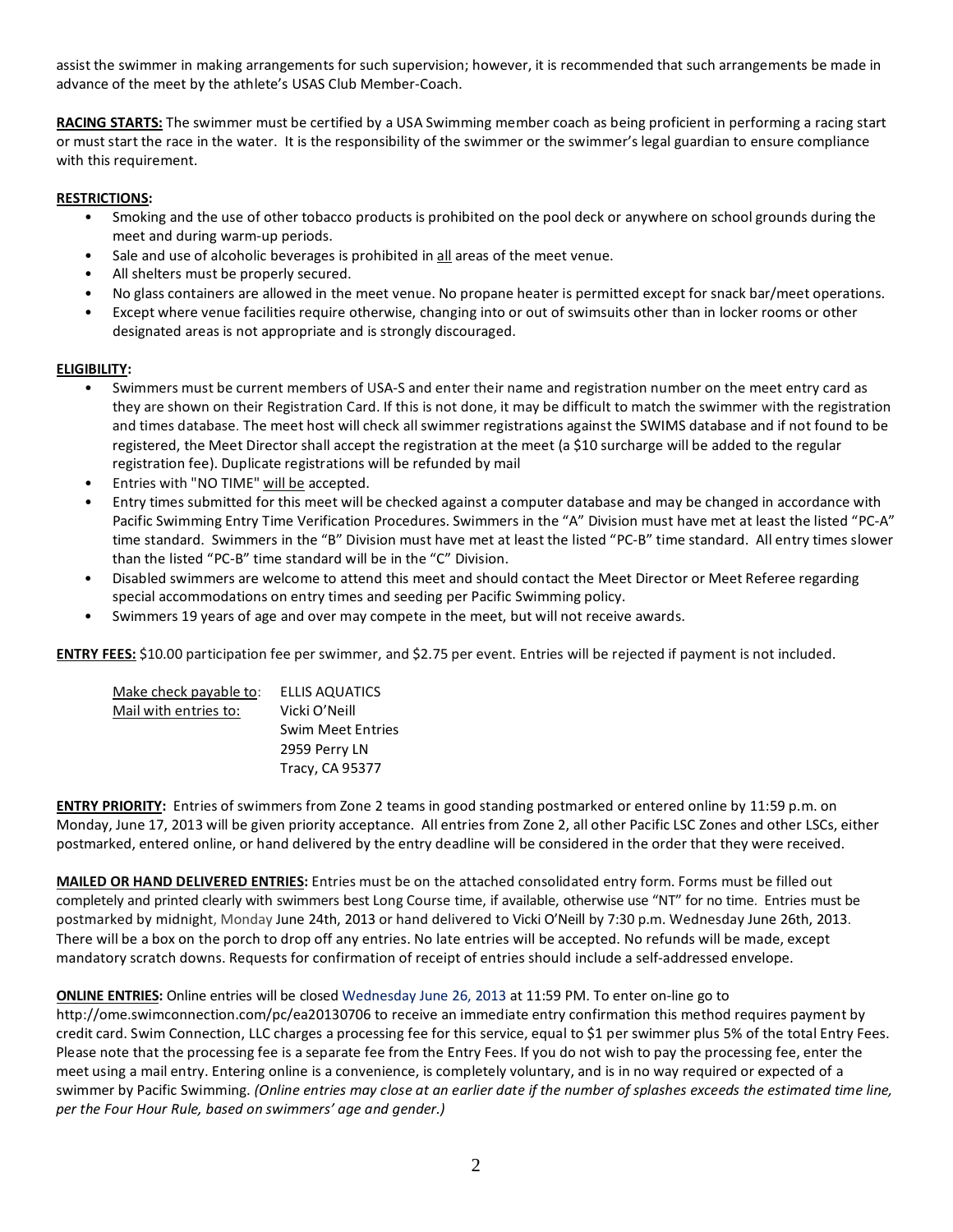**CHECK-IN:** The meet will be deck seeded. Swimmers must check in with the clerk of the course. Close of check-in for all events shall be no more than 60 minutes before the estimated time of the start session. No event shall be closed more than 30 minutes before the scheduled start of the meet. Swimmers who do not check-in will not be allowed to compete in the event

**SCRATCHES:** Any swimmers not reporting for or competing in an individual timed final event shall not be penalized. Swimmers who must withdraw from an event after it is seeded are requested to inform the referee immediately.

**AWARDS:** Ribbons 1st – 8th place for PC-A, PC-B & PC-C divisions. 13-18 swimmers will be awarded as 13-14, 15-16 and 17-18 age groups. There will be no awards for swimmers over 19.

**ADMISSION:** Free. A program will be available for a nominal fee.

**REFRESHMENTS:** A snack bar will be available serving limited hot breakfast, hot lunches, and other nutritious items and beverages. Coaches and working deck officials will be provided a light dinner on Friday and lunches on Saturday and Sunday. Timers will also be provided a light lunch.

**MISCELLANEOUS:** No overnight parking is allowed. No pets allowed on school grounds. No set up on pool deck except for designated areas for coaches. There will be limited parking near pool for coaches and officials.

**TIMERS:** Participating teams will be responsible for providing timers with adequate rotation for the entire meet. Lane assignments will be made based on the number of entries from each team.

**MINIMUM OFFICIALS RULE:** The Meet Referee shall conduct an inventory of Officials and shall compare the number of swimmers entered against the number of Officials that worked representing each team per day of the meet. Those teams who have not provided sufficient Officials in a day of the meet, in accordance with the table below, will be fined \$100 per missing Official per day.

| # of swimmers entered in meet<br>per team per day | # of trained and carded officials<br>required |
|---------------------------------------------------|-----------------------------------------------|
| $1 - 10$                                          |                                               |
| $11 - 25$                                         |                                               |
| 26-50                                             |                                               |
| 51-75                                             | 3                                             |
| 76-100                                            |                                               |
| Every 20 Swimmers over 100                        |                                               |

Event Summary Friday July 5, 2013

| $9 - 10$ | 11 & Over |
|----------|-----------|
| 400 Free | 400 Free  |
|          | 400 IM    |

Event Summary Saturday July 6, 2013

| 8 & Under       | $9 - 10$         | $11 - 12$      | 13 & Over        |
|-----------------|------------------|----------------|------------------|
| 100 Free        | 200 Free         | 200 Free       | 200 Free         |
| 50 Breaststroke | 100 Breaststroke | 100 Backstroke | 200 Breaststroke |
| 50 Backstroke   | 50 Backstroke    | 50 Backstroke  | 100 Backstroke   |
|                 | 100 Free         | 100 Free       | 100 Free         |

Event Summary Sunday July 7, 2013

| 8 & Under    | $9 - 10$     | $11 - 12$        | 13 & Over        |
|--------------|--------------|------------------|------------------|
| 50 Free      | 200 IM       | 200 IM           | 200 IM           |
| 50 Butterfly | 50 Free      | 50 Free          | 200 Butterfly    |
|              | 50 Butterfly | 50 Butterfly     | 50 Free          |
|              |              | 200 Breaststroke | 100 Breaststroke |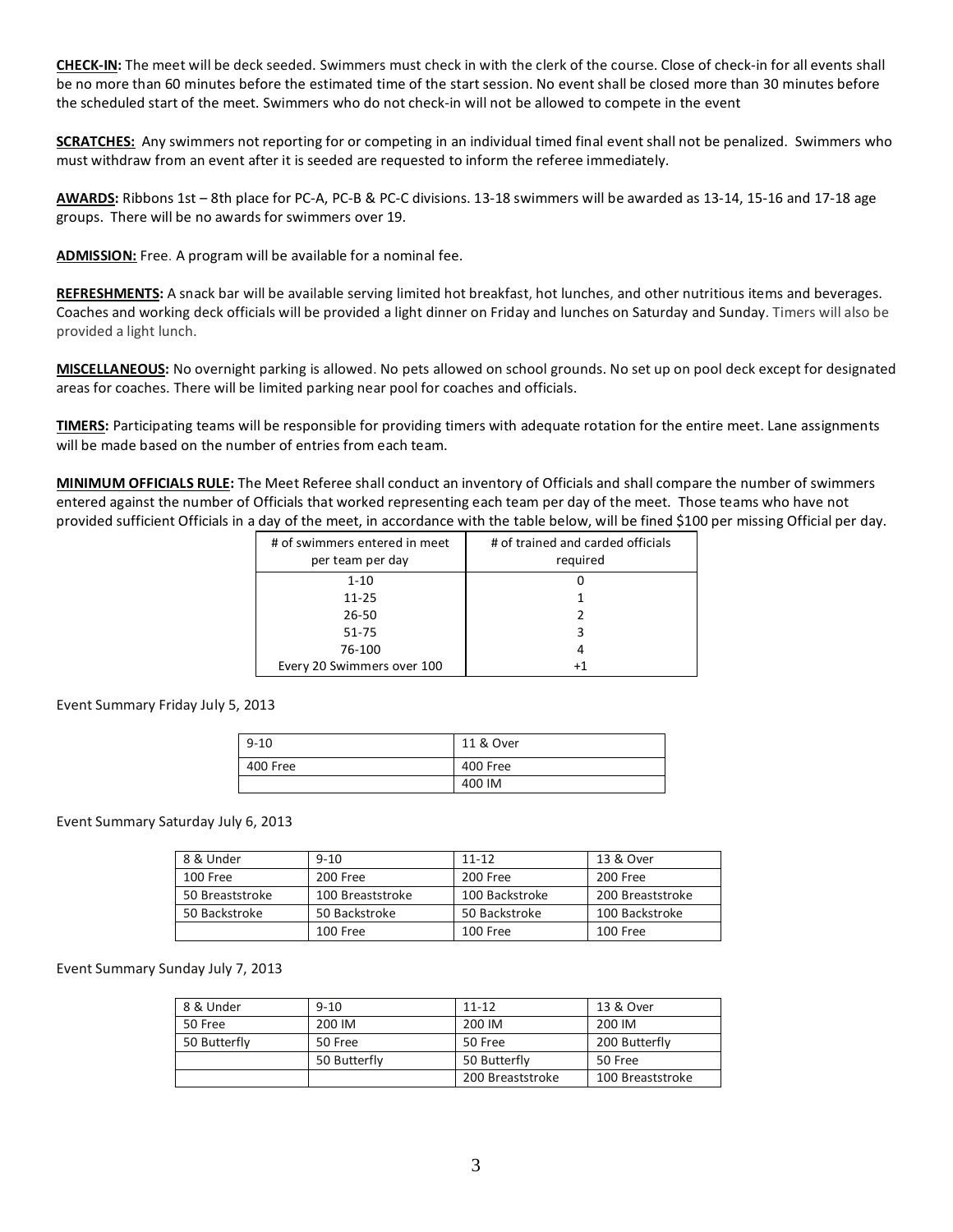| Girls | Event             | <b>Boys</b> |
|-------|-------------------|-------------|
|       | 9 & Over 400 Free |             |
|       | 11 & Over 400 IM  |             |

# Events: Saturday July 6, 2013

| Girls<br>Event<br>Boys<br>5<br>13 & O 200 Free<br>6<br>8<br>7<br>11-12 200 Free<br>9<br>9-10 200 Free<br>10<br>11<br>8 & U 100 Free<br>12<br>13<br>13- & O 200 Breaststroke<br>14<br>15<br>16<br>9-10 100 Breaststroke<br>17<br>11-12 100 Backstroke<br>18<br>19<br>13& O 100 Backstroke<br>20<br>21<br>8 & U 50 Breaststroke<br>22<br>23<br>24<br>9-10 50 Backstroke<br>25<br>11-12 50 Backstroke<br>26<br>27<br>8 & U 50 Backstroke<br>28<br>29<br>30<br>11-12 100 Free<br>31<br>13 & O 100 Free<br>32<br>33<br>9-10 100 Free<br>34 |  |  |
|---------------------------------------------------------------------------------------------------------------------------------------------------------------------------------------------------------------------------------------------------------------------------------------------------------------------------------------------------------------------------------------------------------------------------------------------------------------------------------------------------------------------------------------|--|--|
|                                                                                                                                                                                                                                                                                                                                                                                                                                                                                                                                       |  |  |
|                                                                                                                                                                                                                                                                                                                                                                                                                                                                                                                                       |  |  |
|                                                                                                                                                                                                                                                                                                                                                                                                                                                                                                                                       |  |  |
|                                                                                                                                                                                                                                                                                                                                                                                                                                                                                                                                       |  |  |
|                                                                                                                                                                                                                                                                                                                                                                                                                                                                                                                                       |  |  |
|                                                                                                                                                                                                                                                                                                                                                                                                                                                                                                                                       |  |  |
|                                                                                                                                                                                                                                                                                                                                                                                                                                                                                                                                       |  |  |
|                                                                                                                                                                                                                                                                                                                                                                                                                                                                                                                                       |  |  |
|                                                                                                                                                                                                                                                                                                                                                                                                                                                                                                                                       |  |  |
|                                                                                                                                                                                                                                                                                                                                                                                                                                                                                                                                       |  |  |
|                                                                                                                                                                                                                                                                                                                                                                                                                                                                                                                                       |  |  |
|                                                                                                                                                                                                                                                                                                                                                                                                                                                                                                                                       |  |  |
|                                                                                                                                                                                                                                                                                                                                                                                                                                                                                                                                       |  |  |
|                                                                                                                                                                                                                                                                                                                                                                                                                                                                                                                                       |  |  |
|                                                                                                                                                                                                                                                                                                                                                                                                                                                                                                                                       |  |  |
|                                                                                                                                                                                                                                                                                                                                                                                                                                                                                                                                       |  |  |

# Events: Sunday July 7, 2013

| Event                   | <b>Boys</b> |
|-------------------------|-------------|
| 13 & O 200 IM           | 36          |
| 11-12 200 IM            | 38          |
| 9-10 200 IM             | 40          |
| 13 & O 200 Butterfly    | 42          |
| 11-12 50 Free           | 44          |
| 9-10 50 Free            | 46          |
| 8 & U 50 Free           | 48          |
| 13 & O 50 Free          | 50          |
| 11-12 50 Butterfly      | 52          |
| 9-10 50 Butterfly       | 54          |
| 8 & U 50 Butterfly      | 56          |
| 11-12 200 Breaststroke  | 58          |
| 13 & O 100 Breaststroke | 60          |
|                         |             |